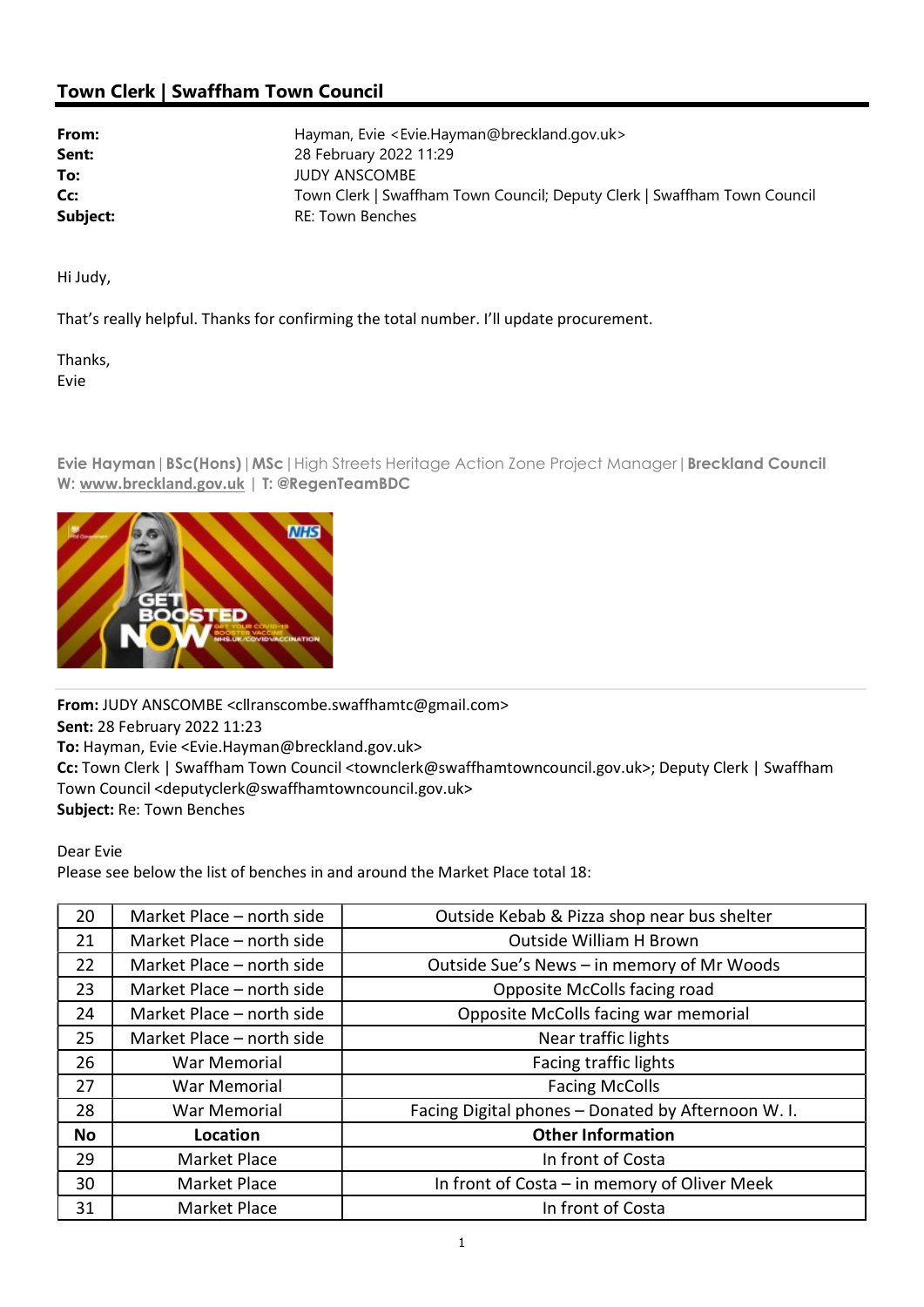| 32 | Market Place       | <b>Outside Thing Me Bobs</b>                |
|----|--------------------|---------------------------------------------|
| 33 | Market Place       | In front of the Greyhound                   |
| 34 | Market Place       | <b>Opposite White Hart</b>                  |
| 35 | Market Place       | Pit Lane Car Park – in memory of Tom Youngs |
| 36 | Market Place       | Pit Lane Car Park - in memory of Nathan     |
| 37 | Market Place       | <b>Outside Methodist Church</b>             |
| 38 | <b>Buttercross</b> | Installed in 2018                           |
| 39 | <b>Buttercross</b> | Installed in 2018                           |
| 40 | <b>Buttercross</b> | Installed in 2018                           |
| 41 | <b>Buttercross</b> | Installed in 2018                           |
| 42 | <b>Buttercross</b> | Installed in 2018                           |
| 43 | <b>Buttercross</b> | Installed in 2018                           |

## Kind regards

Judy

## Email Disclaimer:

The information contained in this email is confidential and intended only for the person or organisation to which it is addressed. If you have received it by mistake, please disregard and notify the sender immediately. Unauthorised disclosure or use of such information may be a breach of legislation or confidentiality and the content may be legally privileged. Any improper dissemination, forwarding, printing, or copying of this email is strictly prohibited. Emails sent from and received by employees of Swaffham Town Council may be monitored. They may also be disclosed to other people under legislation, particularly the Freedom of Information Act 2000, GDPR, the Data Protection Act 2018 and the Environmental Information Regulations 2004. If you have contacted the Council for a service any personal data you share will be used to help you access its services, or to answer your enquiry in line with our Privacy Policy. For full details of your rights please visit our website at www.swaffhamtowncouncil.gov.uk Unless this email relates to Swaffham Town Council business it will be regarded by the Council as personal and will not be authorised by or sent on behalf of the Council.

On Fri, 25 Feb 2022 at 09:28, Hayman, Evie <Evie.Hayman@breckland.gov.uk> wrote:

Hi Judy,

If that's the earliest it can be formally discussed, then that will have to do!

Yes, when speaking with Andrew on this, he thinks that redundant benches could be recycled out in other towns to replace the worst offending benches.

We have a budget of £14k to spend and possibly more if it means replacing all benches in town. I think from another email it was 17 (please correct me if that's wrong!) benches in town that we would order for new replacements.

Thanks,

Evie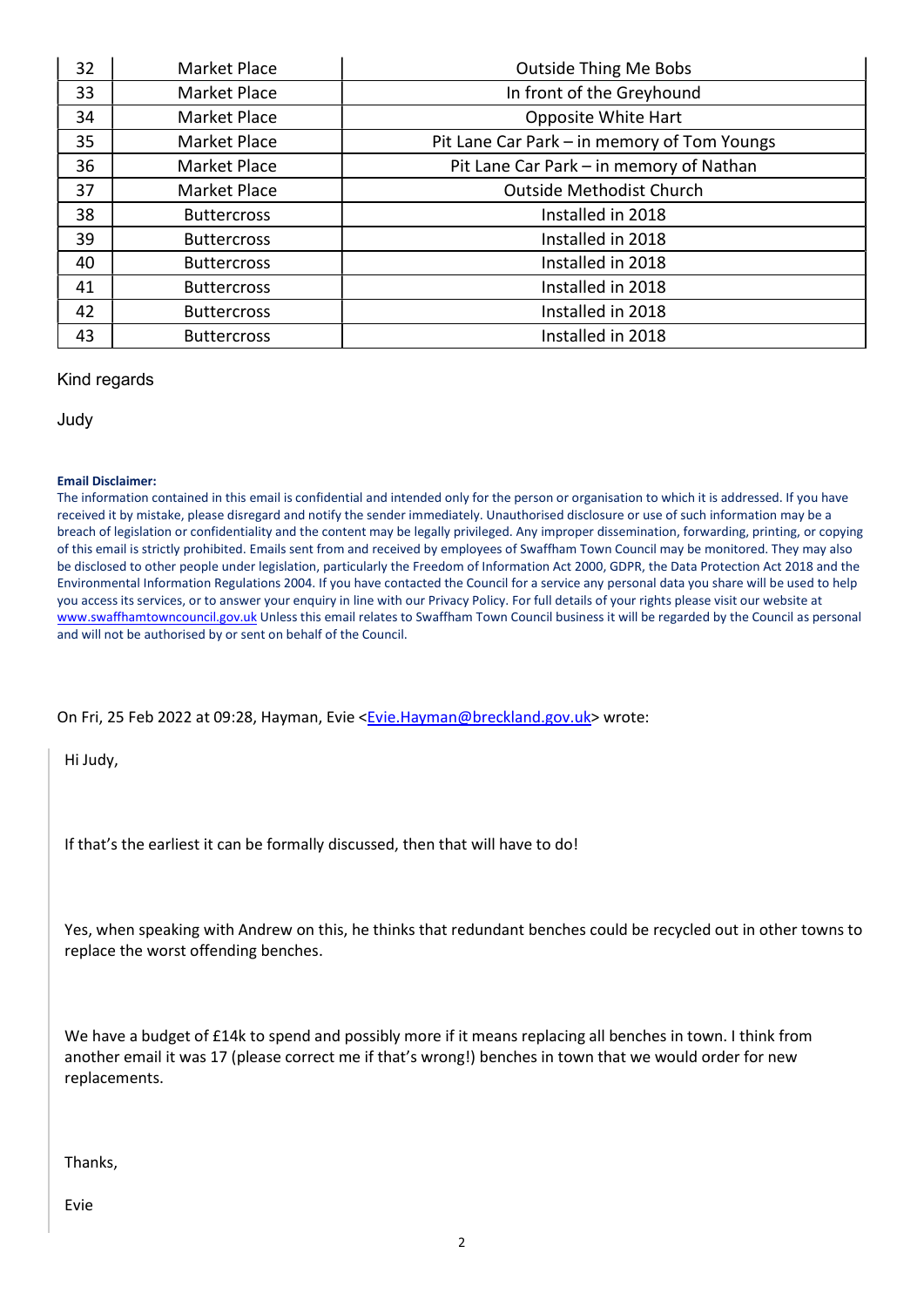Evie Hayman | BSc(Hons) | MSc | High Streets Heritage Action Zone Project Manager | Breckland Council

W: www.breckland.gov.uk | T: @RegenTeamBDC



From: JUDY ANSCOMBE <cllranscombe.swaffhamtc@gmail.com> Sent: 24 February 2022 17:39 To: Hayman, Evie <Evie.Hayman@breckland.gov.uk> Cc: Town Clerk | Swaffham Town Council <townclerk@swaffhamtowncouncil.gov.uk>; Deputy Clerk | Swaffham Town Council <deputyclerk@swaffhamtowncouncil.gov.uk> Subject: Re: Town Benches

Hi Evie

All these options on locations, opportunities for taking advantage of this funding and maintenance aspects, would go to Full Council for consideration. Is March 9th meeting too late for this to be discussed please?

I think it's a good opportunity to update some of our street furniture, but we will need to consider the recycling of existing benches to other locations in town perhaps.

I'm sure Richard or Claire can offer more information on this than I can.

We would still need to know how many could be replaced for your budget please?

Many thanks

Kind regards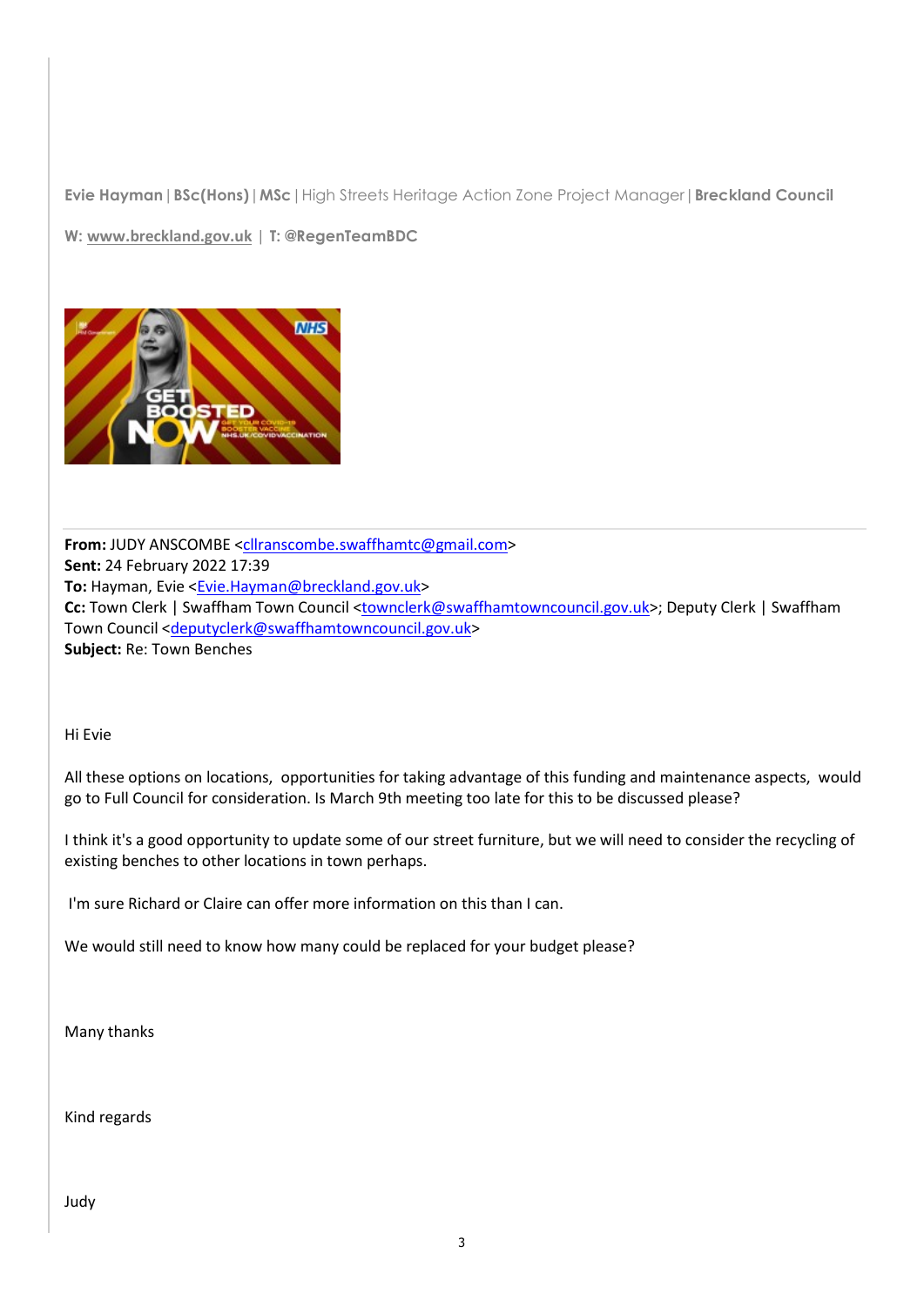On Thu, 24 Feb 2022, 16:41 Hayman, Evie, <Evie.Hayman@breckland.gov.uk> wrote:

Hello Judy,

I have discussed the benches with Steph from Urban Symbiotics and she understands that they may need repositioning in the future, but this could be within the year or a few years down the line. We can always move them if needed, I don't see an issue. She also liked the designs of the benches and the others in the collection that allow for more seating and more flexible options.

The inscriptions, are they on plaques that could be placed on new benches?

I have spoken to our procurement team on quotes and they are looking to try and get an up to date quote and additional ones to make sure its suitable and I have mentioned it has to include installation.

This is something I don't know too much about, so forgive my stupid question! But if Breckland want to cover the costs completely of the new benches and installation, does it need to go to full council for approval of costs? And could it be agreed at that meeting that the management and maintenance would be covered by the TC?

Thanks,

Evie

Evie Hayman | BSc(Hons) | MSc | High Streets Heritage Action Zone Project Manager | Breckland Council

W: www.breckland.gov.uk | T: @RegenTeamBDC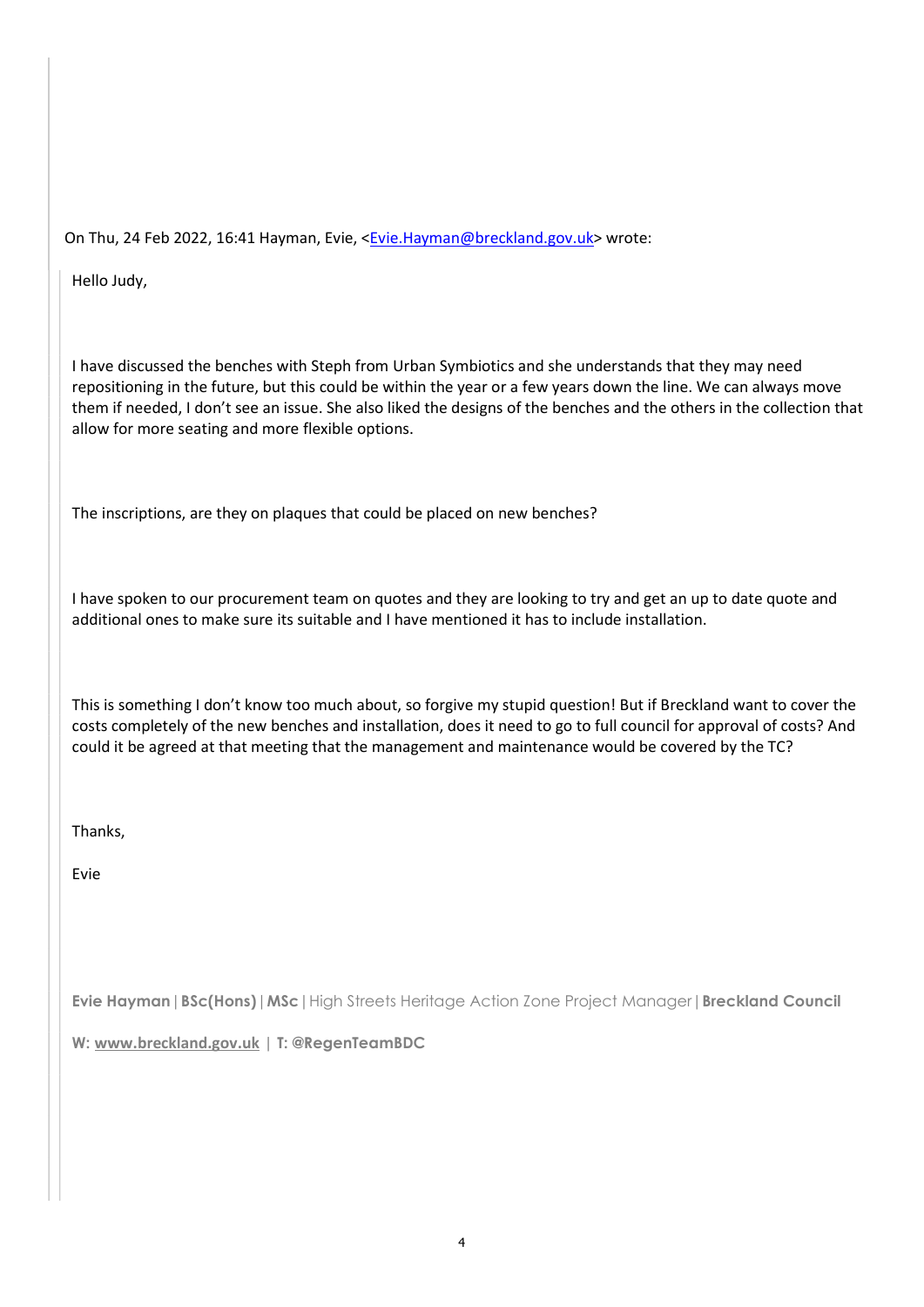From: JUDY ANSCOMBE <cllranscombe.swaffhamtc@gmail.com> Sent: 24 February 2022 15:28 To: Hayman, Evie <Evie.Hayman@breckland.gov.uk> Cc: Town Clerk | Swaffham Town Council <townclerk@swaffhamtowncouncil.gov.uk>; Deputy Clerk | Swaffham Town Council <deputyclerk@swaffhamtowncouncil.gov.uk> Subject: Town Benches

Dear Evie

Following your emails regarding the underspend for this year from Historic England, and what we could use some funding for, Ihave discussed with both Richard and Claire and we feel that this an opportunity to upgrade some of our street furniture, the following considerations need to be taken into account:

- 1.If we decided that the area around the War Memorial would be a good location to replace the benches, the Masterplan has much vision for creating an open space and includes moving the 3 benches around the memorial. It would therefore not be cost effective to do this work twice?
- 2.If we decided on replacing the benches in the vicinity of the Buttercross existing new style benches, there are three that have inscriptions on the back for commemoration, so this would need to be considered. See below for details of those around the Market Place total 9:

Bench number:

29 - in front of Costa ; 30 & 31 - in front of Costa( in memory of Oliver Meek);32 outside QD Furniture; 33 - in front of the Greyhound pub; 34 - opposite the White Hart, London Street; 35 - Pit Lane Car Park ( in memory of Tom Youngs); 36 - Pit Lane Car Park ( in memory of Nathan); 37 - outside the Methodist Church.

The proposal and costs of this project would have to be submitted to Full Council for consideration; the next Full Council meeting is March 9th and the April meeting is 13th, but too late for the March 31st deadline.

I'm sure we could obtain an up to date quote for 6 benches to match the budget, but this has to include installation.

Could you please consider the above and advise on the available budget and next steps?

Many thanks

Kind regards

Judy

Email Disclaimer:

The information contained in this email is confidential and intended only for the person or organisation to which it is addressed. If you have received it by mistake, please disregard and notify the sender immediately. Unauthorised disclosure or use of such information may be a breach of legislation or confidentiality and the content may be legally privileged. Any improper dissemination, forwarding, printing, or